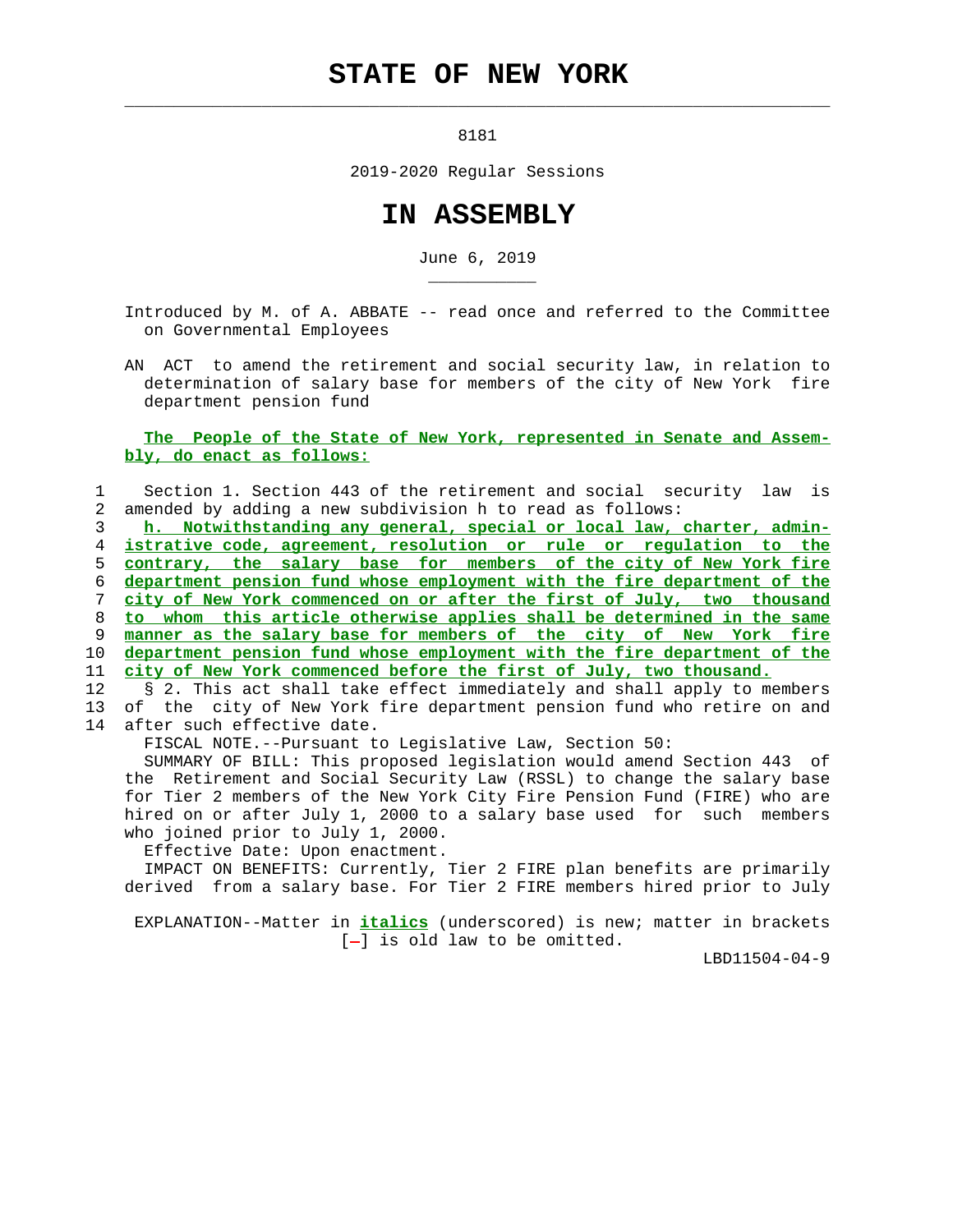1, 2000 (original Tier 2 members), the salary base is equal to the greater of

(1) the pensionable earnings in the final 12 months of service, or

 (2) the average pensionable earnings earned in any consecutive three years of service.

 Pensionable earnings in the final 12 months of service may not exceed 120% of the previous 12 months' pensionable earnings. If the salary base is based on the highest three consecutive years, no single year's pensionable earnings may exceed 120% of the average of the two previous years' pensionable earnings.

 For Tier 2 Fire members hired on or after July 1, 2000 (new Tier 2 members), the salary base is equal to the pensionable earnings earned in the final 12 months of service only.

 Under the proposed legislation, if enacted, the salary base shall be determined the same for Tier 2 Fire members hired on or after July 1, 2000 as it is for Tier 2 members hired prior to July 1, 2000.

 FINANCIAL IMPACT - PRESENT VALUES: Based on the actuarial assumptions and methods described herein, the enactment of this proposed legislation would increase the Present Value of Future Benefits (PVFB) and the Pres ent Value of future employer contributions by approximately \$3.4 million.

 Under the Entry Age Normal cost method used to determine the employer contributions to FIRE, there would be an increase in the Unfunded Accrued Liability (UAL) of approximately \$0.6 million and an increase in the Present Value of future employer Normal Cost of \$2.8 million.

 FINANCIAL IMPACT - ANNUAL EMPLOYER CONTRIBUTIONS: In accordance with Administrative Code of the City of New York (ACCNY) Section 13-638.2(k-2), new UAL attributable to benefit changes are to be amor tized as determined by the Actuary but generally over the remaining working lifetime of those impacted by the benefit changes. As of June 30, 2018, the remaining working lifetime of the Tier 2 members hired on or after July 1, 2000 is approximately 13 years.

 For the purposes of this Fiscal Note, the increase in UAL was amor tized over a 13-year period (12 payments under the One-Year Lag Method ology (OYLM)) using level dollar payments. This payment plus the increase in the Normal Cost results in an increase in annual employer contributions of approximately \$380,000 each year.

OTHER COSTS: Not measured in this Fiscal Note are the following:

 \* The initial, additional administrative costs of FIRE and other New York City agencies to implement the proposed legislation.

 \* Pension costs for Tier 2 members of New York City Police Pension Fund hired on or after July 1, 2000 who currently have the same benefit formula as the Fire Tier 2 members hired on or after July 1, 2000 and who may obtain the same benefit improvement through parity via collec tive bargaining.

 \* The impact of this proposed legislation on Other Postemployment Benefit (OPEB) costs.

 CONTRIBUTION TIMING: For the purposes of this Fiscal Note, it is assumed that the changes in the Present Value of future employer contributions and annual employer contributions would be reflected for the first time in the June 30, 2018 actuarial valuation of FIRE. In accordance with the OYLM used to determine employer contributions, the increase in employer contributions would first be reflected in Fiscal Year 2020.

 CENSUS DATA: The estimates presented herein are based on the census data used in the Preliminary June 30, 2018 (Lag) actuarial valuation of